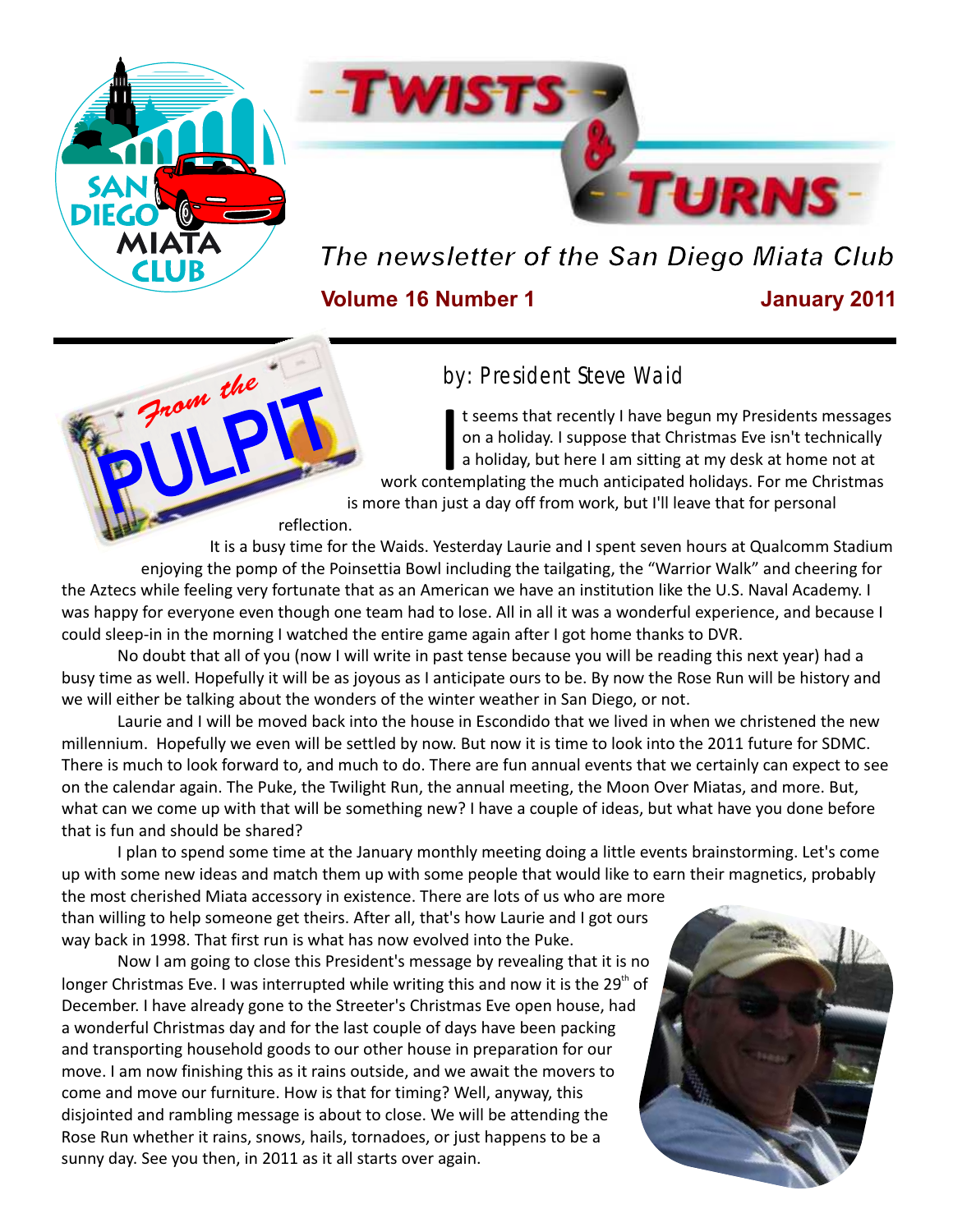### Road Trips: Both Completed and Planned **by Les Smith by Les Smith**





**DISTURBANCE OF CONSUMING** 

*Crossing a snowy and windy Donner Pass on I-80 between Reno and Sacramento.*



*Beautiful restoration of a locomotive at the California State Railroad Museum in Sacramento. Exhibit has mirrors underneath, and above and behind at 45 degree angles.*

Soccer Rally Follow-Up

It wasn't a Miata trip … needed space for three adults and a whole bunch of coats and snow boots … but I hope to someday return to Lake Tahoe in our favorite little sports car. Dyanna won the Grand Prize of June's Soccer Scholarship Rally, so we took my sister to Lake Tahoe for a two-night stay in a condo arranged by Dennis and Maryanne Garon.

Susan and I drove I-15 and US 395 to Reno on December 6; Dyanna flew up the next day and it was on to Lake Tahoe. This was my first trip up 395; light traffic and fellow drivers anxious to get to their destinations made for a great drive with beautiful scenery. The first 10 miles of 395 north of I-15 is developing rapidly, so be prepared for stop-and-go driving through this section due to rapidly-multiplying traffic signals.

We stayed near King's Beach on the north end of Lake Tahoe, so took I-80 west of Reno to Truckee, then CA 267. Much of the preceding weekend's snow remained, with roads plowed, and we spent the first afternoon sightseeing. Drove counterclockwise around the lake (California side) for dinner and some casino action in South Lake Tahoe; a somewhat treacherous drive in several shaded areas due to ice. We completed circling the lake on the Nevada side, and was back home in about half the time due to wider roads. Warming temperatures and sleeting rain starting that evening pretty much trashed the snow

We departed Lake Tahoe for Reno two days later on NV 431, climbing to almost 9,000 feet in fog and drizzle. It was still winter on top of that mountain, and the sightseeing was even spectacular that day.

Dropping Dyanna at the Reno airport, Susan and I took I-80 to Sacramento so I could visit the California State Railroad Museum on the fifth day of our trip; exhibits well worth the trip. Afterward, I was ready to head home (SDMC's Holiday Lights Run was in two days!); we headed south on CA 99 to Bakersfield, CA 58 east to 395, and then I-15 to complete the trip.

Total trip distance was about 1,450 miles, and my Scion hatchback drank 40 gallons of gas for an average of 36 mpg. Least expensive gas was \$2.85/gallon in Menifee, NV just south of Carson City. My only regret was not buying a motorcyclist's winter face mask for \$9.99 (reversible with skull design on one side and solid black on the other) at a truck stop; could make top-down wintertime driving in the Miata more comfortable!

Dyanna and I again want to thank Dennis and Maryanne for providing the condo gift, prompting us to explore and enjoy a new area of California.

#### *Continued on Page 3*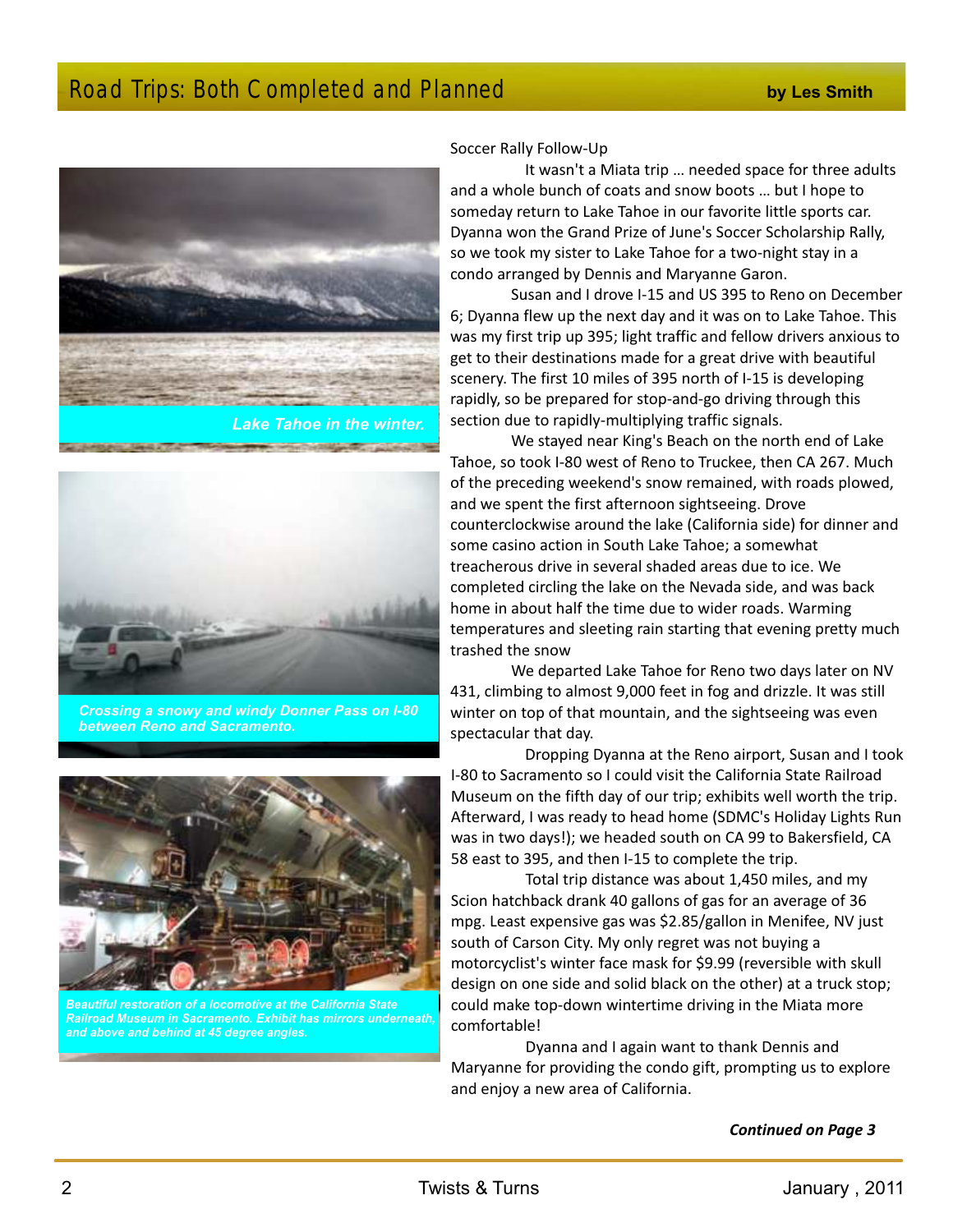### Road Trips: Both Completed and Planned (cont.)



#### Coastal Run

SDMC Events Coordinator Diane Foster is banging the drum about next month's Coastal Run by the the San Joaquin Valley Miata Club. It's that club's 18th time running a trip from Fresno to the Pacific Coast, and SDMC members' fourth year of joining the fun. From San Diego, the trip involves a Friday run up to Fresno, on to Cambria that Saturday, a loop on Highway 1 through Big Sur and Carmel and back to Cambria Sunday, and a return to San Diego Monday via Solvang.

Contact Diane for sign-up and hotel details.

### Membership Corner

#### **Since January 1st, we have 6 new members:**

Chip & Vicki Fox San Diego 2003 Midnight Blue Mica Julie Montrose San Diego 2006 Classic red Jimmy & Danell Dwaileebe Coronado 2003 Classic Red Bruce Ferguson Escondido 2001 British Racing Green Keith Parkinson **San Diego** 1999 Emerald Mica

83 membership renewals (25 single, 58 dual) for a total of 141 members.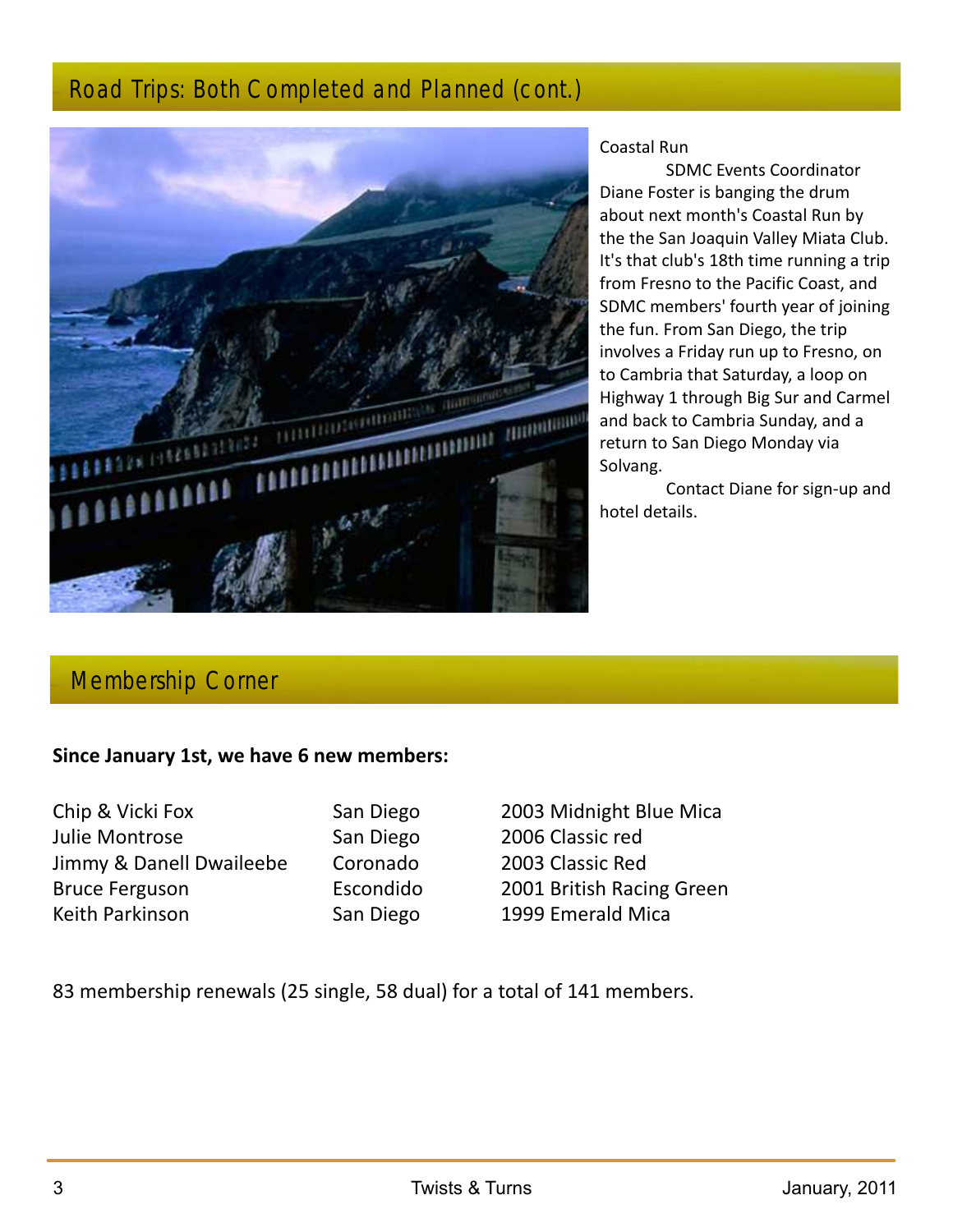# Looking Back with Rainer Mueller

#### **January 1996 – Fifteen Years Ago**

Since the club wasn't quite formed yet, no newsletter was available.

#### **January 2001 – Ten Years Ago**

SDMC president Elliot Shev looked forward to the events 2001 had in store for us, and mused on how easy it was to plan a run and receive one's magnetics for actually pulling it off.

Other board members were: Sal Causarano – vice president, Barb Templeton – secretary, Mike Shack – treasurer; membership was handled by Dave Martin and Gale Chan, events by Geri Causarano, our website by Robert "JTBob" Holland, club regalia by Paula Kennison and Rosalind Scott, and Anthony "NevadaBob" Wilde was our newsletter editor.

As of December 21, 2000 there were 323 memberships comprised of 130 single and 193 dual, for a total of 516 memberships – a decrease of 18 memberships from the previous month.

Mike Shack initiated a new club mileage award program. Members would receive the award based upon the total miles of accumulated in one year driving in officially published SDMC runs. The newsletter would publicize eligible runs,



and impromptu runs were ineligible. The awards, an embroidered patch, would be heralded and distributed at the annual Holiday Party.

A quarterly board meeting was to be held on January 25 according

to club secretary Barb Templeton.

Three autocrosses were on tap for the month, one of which was a practice. All were held at Qualcomm Stadium.

Also happening this month were Zack Broadbent's Millennium Hangover Run II, and JoAnna and Scott Langhoff's Fun Run and Train Trip to Tecate Mexico.

Announcements were made for events in later months, including Geri and Sal Causarano's Let's Go to Borrego; the San Diego International Auto Show; Bari Russell's Laughlin Getaway; and Rich Best's There's Something Fishy About this Run, all planned for February. Also on tap was

Steve and Laurie Waid's Search for Madonna 2001, called the Rocdonna, which even had its own website. As well as the Fifth Annual Miata Performance Driving School at Thunderhill Raceway scheduled for March 23-25.

There was a call for candidates for the annual meeting and elections in April 2001. Profiles of candidates would be published in the March newsletter.

The new membership handbook was being prepared for distribution by the membership team of Gale Chan and Dave Martin.

Dona and Tom Thompson were this month's member profiles. Did you know that Tom grew up in upstate New York and went out of his way NOT to get a red Miata when he purchased his first one in 1997?

SDMC club jackets were the hot item. Two club approved embroidery shops were the place to get them.

Aviation enthusiast Dave Martin reported on the SDMC Tour of Interesting Aircraft at Brown Field, which is located south of San Diego immediately adjacent to the Mexican border. Dave's a member of the Experimental Aircraft Association, Chapter 14 and they hosted the event. One new homebuilt airplane was being prepared for its initial flight, which proved to be successful. Mark Booth and Elliot Shev provided the photographic coverage of the experience.

Our Pal, Sal, and His Gal, Geri, offered the use of their palatial manse somewhere in the back of the Rocky Mountains (aka Ramona) to host a tech day. It was the first time for the Causarano's to host such an event; fortunately they enjoyed it and promised to have another one, as long as your shots were current, your oxygen tanks were filled, and your passports were current!

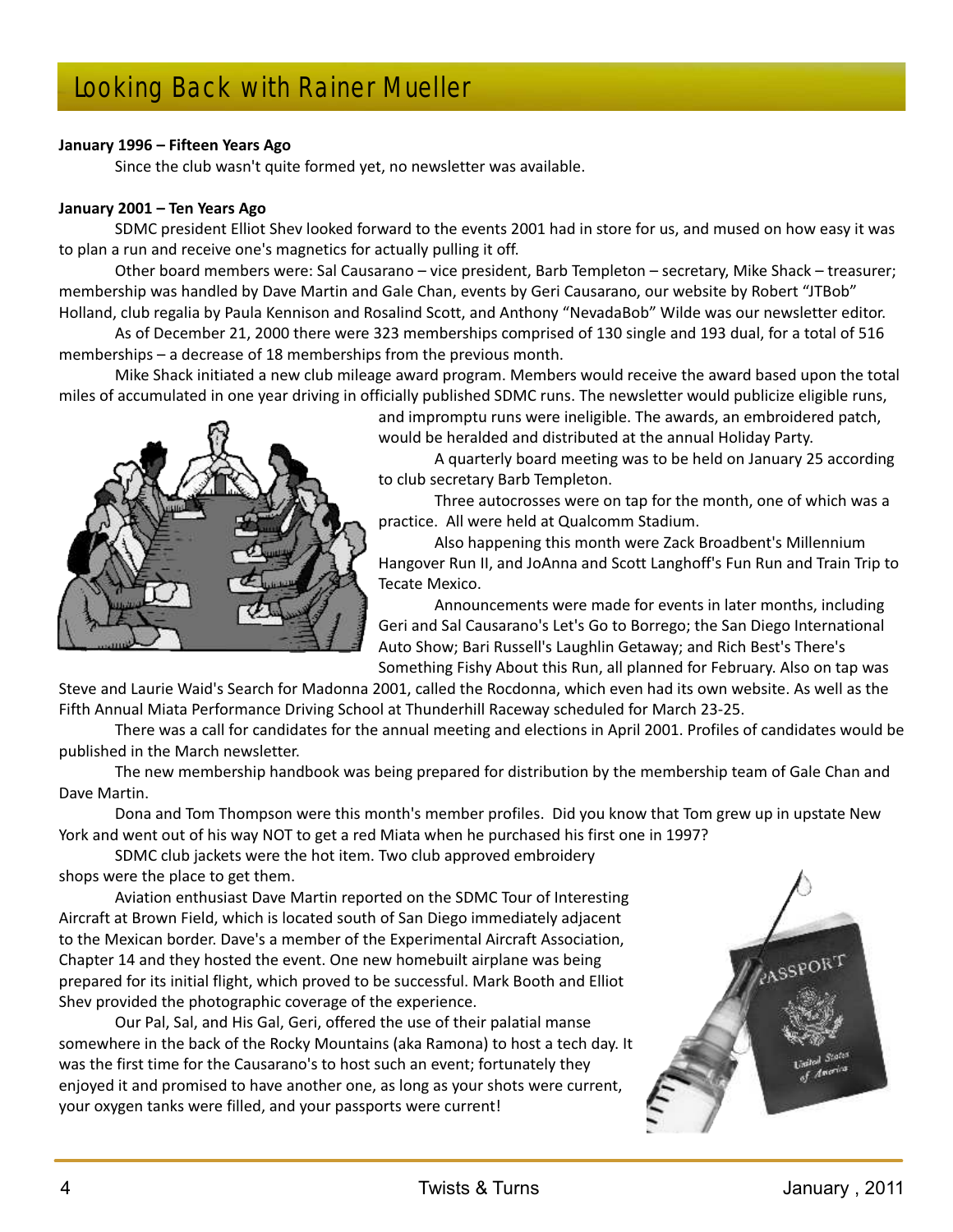# Looking Back with Rainer Mueller (cont.)

Diane Long, Tom Thompson, John Lima, and Jon Martinez each provided glowing reports on the SDMC/SoCalM Driving School held a Willow Springs in early December 2000. Barb Shev impressed Tom with her new driving moves, as did his wife Dona's aggressive driving. Other recognizable faces were Stef Gould and Jim Brokaw. Photos to prove it were provided by Diane Long, Charlene Brokaw, and Elliot Shev.

Tom Sprague provided the commentary and MaryAnne Garon the photos for the Christmas Card Lane Holiday Lights Tour and More led by Jack and Sue DiLustro on December 15. This event started at the DoubleTree Resort on Carmel Mountain Road where Jack had arranged for a special fare for the group, then headed out to see the decorated front yards, especially those in the Rancho Penasquitos neighborhood which was noted for going all out with their decorations. The run ended up at the DiLustro's for hot wine (for the passengers), hot cider (for the drivers), and cookies and cake (for everyone).

MaryAnn Wallner arranged for SDMC to have their annual Holiday Party at the Harbor Inn on Ballast Point on Point Loma, which offered a splendid view of the boats in the harbor participating in the Parade of Lights. Diane Long and John Templeton captured the evening with their photographs.

Art Hamilton gave a detailed report of his participation in the Mother Goose in El Cajon on November 19. And in the classified ad section, Wally Stevens was selling a number of Miata parts, which he continues to do to today.

#### **January 2006 – Five Years Ago**

SDMC President Sue Hinkle thanked everyone who organized and planned events during the previous twelve months. She was also impressed that SDMC had raised \$6300 for the Habitat for Humanity via the "Steak and Beans" challenge led by Steve Waid over SoCalm, led by Tom and Marna Wood. The good-natured rivalry became a winner for those devastated by Hurricane Katrina.

Other board members were: Jerry Boster – vice president, Brenda Kay – secretary, Jason Brent – treasurer; membership was handled by Laurie Patton and Judy Ryan, Mark Booth was the events coordinator, Bob Kleeman was the club e-mail postmaster, Dan Garcia the webmaster, club regalia was handled by Linda Payne, Sandra Boelter, Mary Clark and Kelley Raymond, and the newsletter editor was Eunice Bauman, and she was assisted by Laurie Waid, Bruce Lewis, Scott Lewis, Janice Boster, Barry Billingsley, and Robin Faircloth.

As of December 16, 2005 there were still 277 memberships comprised of 102 single and 175 dual, and a total of 452 memberships – a loss of 17 members since that last tally in October.

SDMC members approved the bylaw changes in a special meeting to raise the annual membership fees from \$25 to \$35 and to set all memberships to expire at the end of the calendar year.

Upcoming events were the 2006 Miata Rose (Parade) Run led by Ray and Christine Corbyons heading to Julian on New Year's Day; the Air Horn Installation Tech Day at Scott Lewis' home on January 21; and the Miata Spring Fling/Yuma Prison Run on February 18-19 co-hosted by the Sahuaro Miata Club, the Old Pueblo Miata Club, and SDMC.

Art Hamilton filled us in on the Marine Corps Recruit Depot Car Show on December 3. He lamented that he was the only Miata at the event. Mark Booth provided photos of the Street Masters 20<sup>th</sup> Annual Cruise for the Kids on December 11.

Chip Kushner reported and provided photographs of his



inaugural Palms to Pines Run, from San Diego to Palm Springs and back. It included a car show and auction, the Palm Springs Aerial Tramway, as well as auto racing at the Jacqueline Cochran Regional Airport. Fourteen Miatas participated.

An announcement was made for the SDMC  $10<sup>th</sup>$  year anniversary shirt design, which was open to all members to let their artistic talents become immortalized.

Bruce Lewis reported on the San Marcos Holiday Parade. Seven Miatas participated under perfect parade weather. Photos were provided by Mark Booth and Linda Payne.

Bruce also reported on the SDMC Holiday Party held on December 11 at the 94<sup>th</sup> Aero Squadron in Kearny Mesa. Although this was as good as our holiday parties always are, this one was made special when Scott Lewis got down on his knee to propose to Judy Ryan – she said yes! Photos were provided by Mark Booth and Laurie Waid.

Wally Stevens was still selling Miata parts in the classified ads!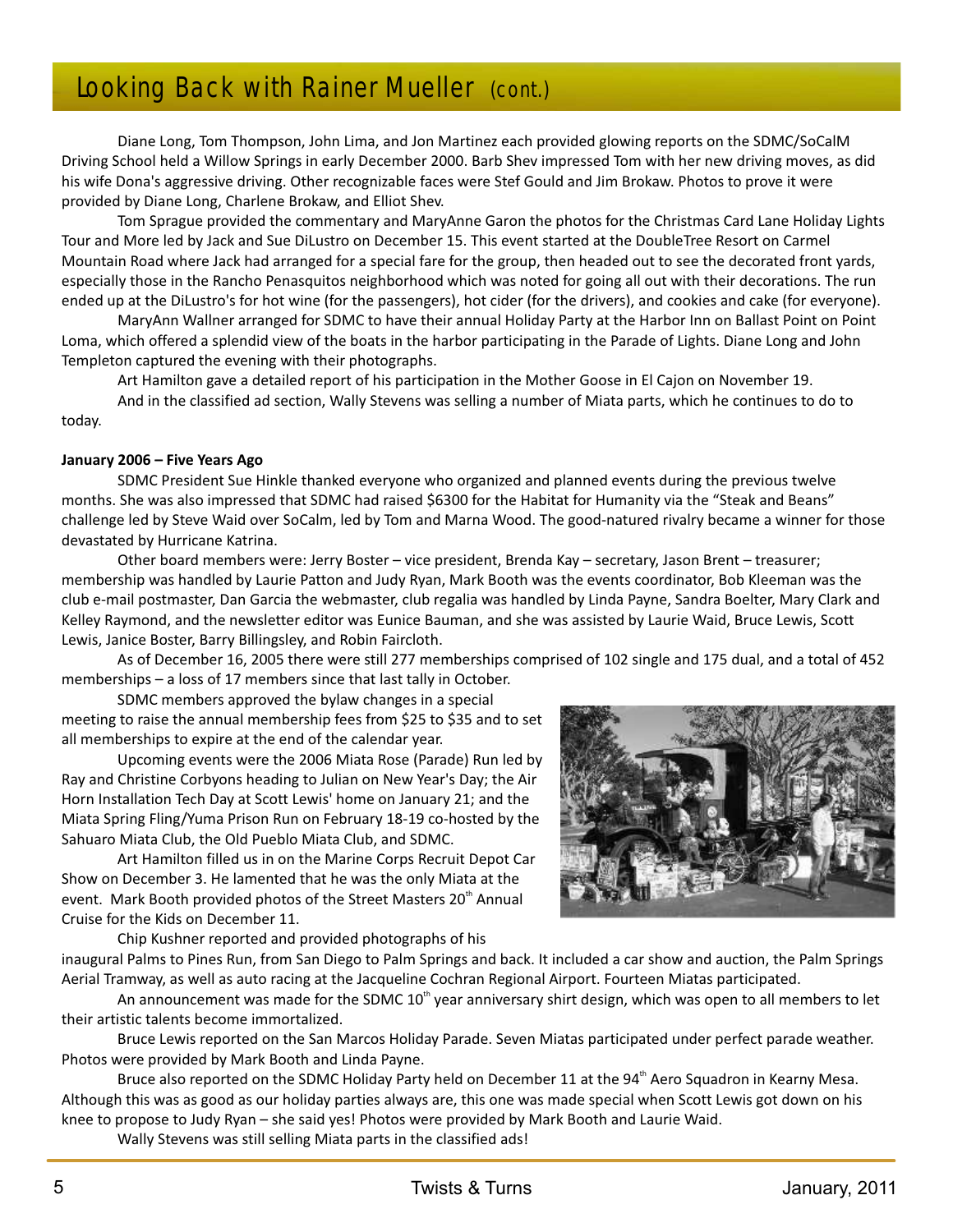The Misadventures of

Marilyn Miata!

As told by Marilyn Miata

This month Marilyn answers a fan letter sent to her.

Hey there Miss M.

You just passed me on by, all polished and clean with a gleam in your eye. The traffic was botched and you just zipped away, so didn't catch your number, I'm sorry to say. I am Bob, a red Beemer, attractive and strong, but you whizzed on beyond me, don't know where you've gone. A

beauty, Miss M., a real pleasure to see. If you want a road buddy, then what about me? We could race or just zigzag and have lots of fun, so don't pass so fast when you see BB1. Written by: G. Augustine

Thank You Bob!

I'm so sorry I that I missed you but couldn't you see, that when I'm out on the road I like to run free! I zoom around the traffic it's really great fun, so if you want to be my road buddy you had better be ready to run. From the Coast to the Mountains topless is the way to go, so make sure you're gassed up and ready we won't be going slow. The next time I'm out and I see you coming down the hill, we can zigzag around La Jolla it will be such a thrill!

Zoom-Zoom Marilyn Miata



# Look What I got for Christmas...

Ginny McLaughlin got a Chrome Frenzy Style Bar and a Cobra CB Radio!!! (waiting for install)

> Jack Hinkle got just what he wanted: An Escort Redline Radar Dectector.

Santa brought Mark Booth the Cars Toon Mater 4-pack with Nurse Mia & Nurse Tia



Les Smith received a couple of pullovers that enable his attire to be colorcoordinated with the '07 Copper Red.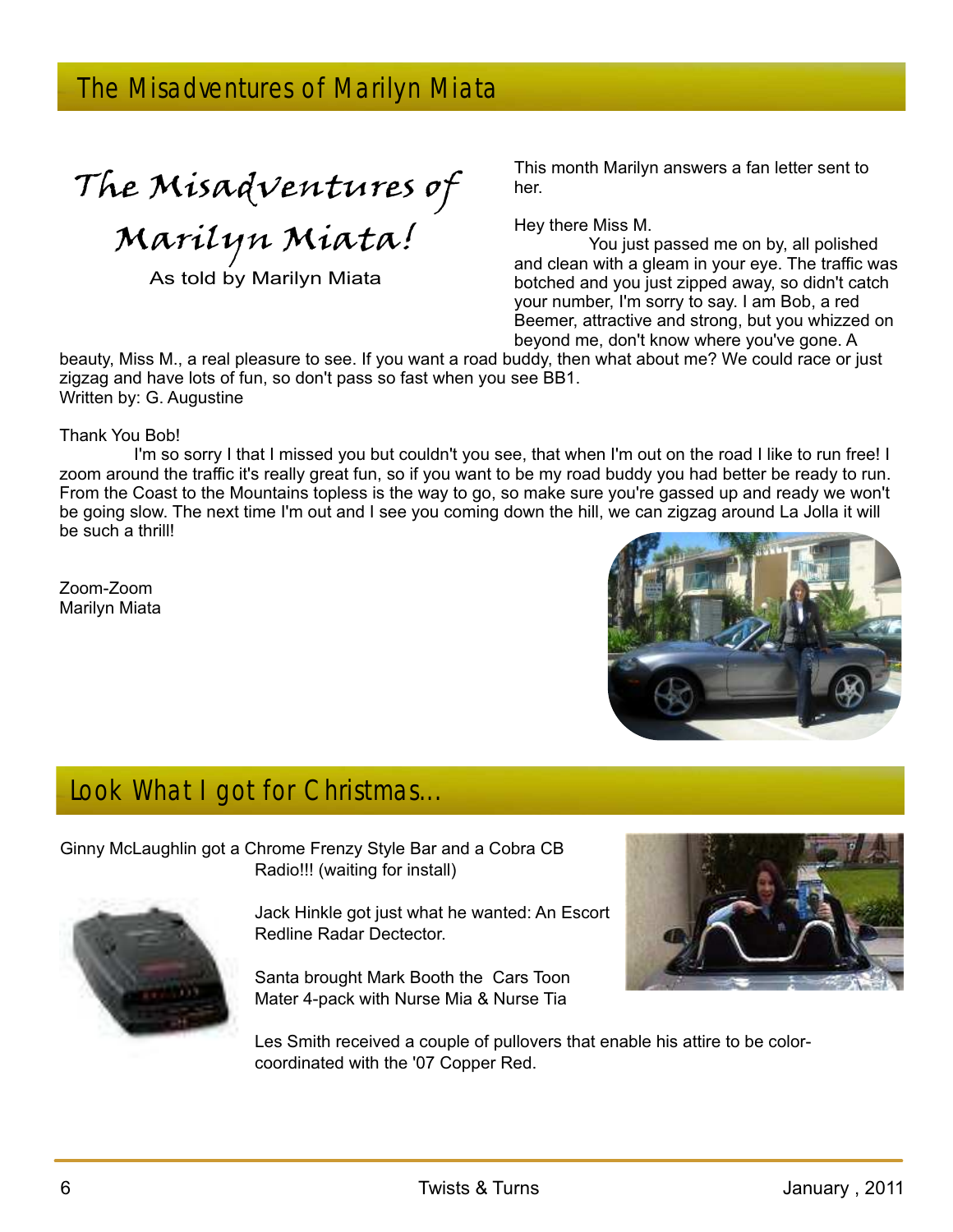## New Member Profile: Eddie Sandoval

Eddie Sandoval (raised in South Bay) lives in Phoenix and is a U. S. Air Force Fighter Jet Mechanic. His Miata is a 1993 Plain Jane White that he bought at Toyota Poway in September. He was in the market for a Honda S2000 but the car payments and insurance were too much!

Eddie's hobbies and interests include cars and mechanical things. This is his first sports car and he drives it all day, every day. He also owns a 1970 VW Beetle, 1984 RHD Mini Cooper, and previously, a 1995 BMW 318ti hatchback.

Eddie hasn't been on any club runs yet. His favorite San Diego County road (so far) is Otay Lakes Road to Jamul or Dulzura. Some trips in the Miata being planned are a Palomar Mountain run and Cannonball run???



Stay tuned.

# Holiday Lights Run - Photo Recap



Diane Foster with Ginny McLaughlin and her son Sean.

Great desserts (again!) courtesy of Gabe Rivera and Jerry Standefer (again).

Mary Clark sporting the holiday spirit.

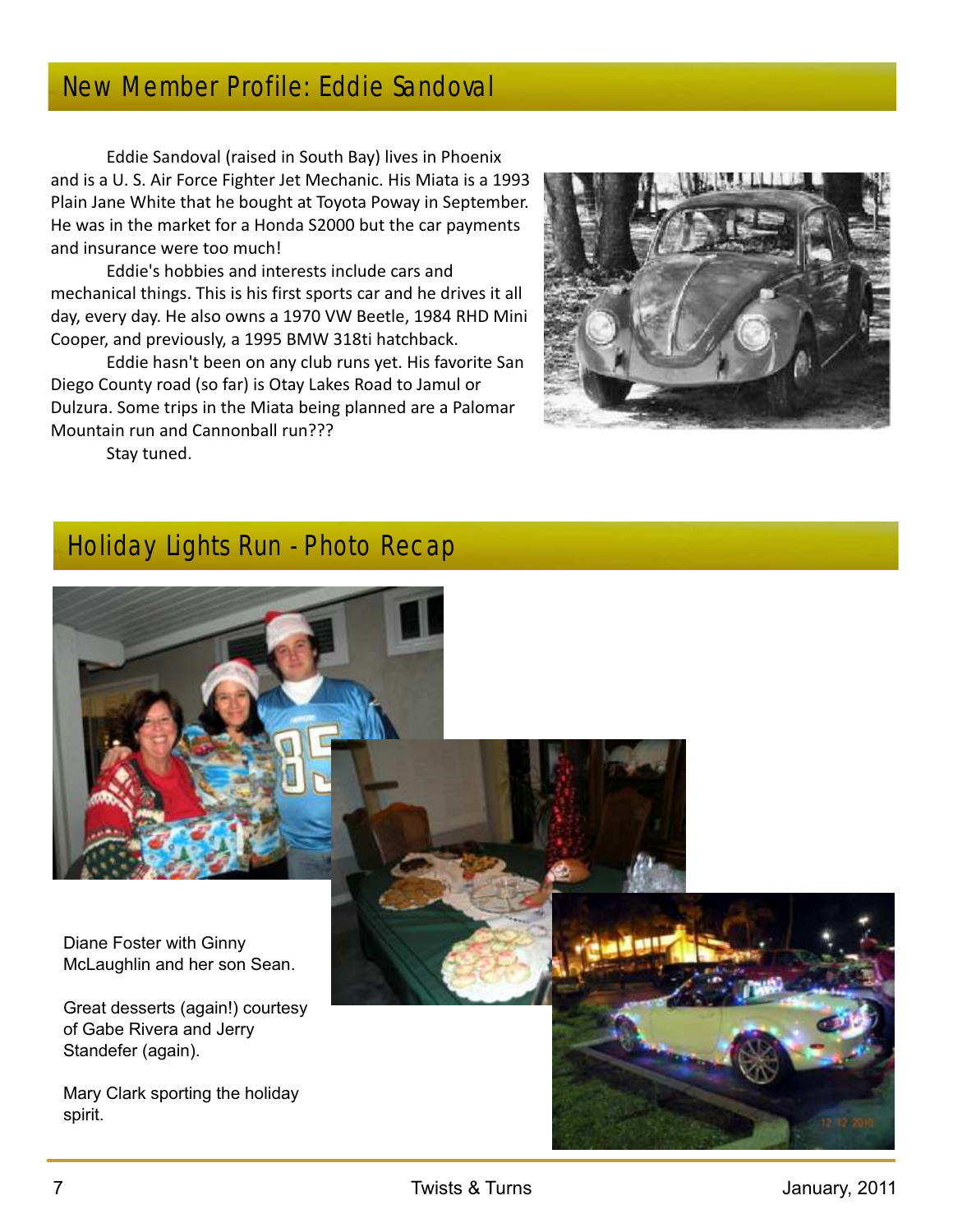### SDMC OFFICERS



Steve Waid President



Sue Hinkle Vice - President



Gene Streeter **Treasurer** 



Dennis Garon **Secretary** 

### **Executive Board**

" $@...$ " indicates that e-mail address ends in  $@$  sandiegomiataclub.org

| president@     | 760.737.2377 | Steve Waid    | PRESIDENT             |  |  |
|----------------|--------------|---------------|-----------------------|--|--|
| vicepresident@ | 760.735.9456 | Sue Hinkle    | <b>VICE PRESIDENT</b> |  |  |
| treasurer@     | 619.656.6730 | Gene Streeter | TREASURER             |  |  |
| secretary@     | 760.747.1115 | Dennis Garon  | <b>SECRETARY</b>      |  |  |

### **Administrative Board**

| membership@              |              | John & Terri Eberst | <b>MEMBERSHIP</b>         |
|--------------------------|--------------|---------------------|---------------------------|
| dianefoster5@gmail.com   | 760.703.2020 | Diane Foster        | <b>EVENTS COORDINATOR</b> |
| postmaster@              | 619.501.9776 | Bob Kleeman         | <b>CLUBE-MAIL</b>         |
| webmaster@               |              | Jerry Standefer     | <b>WEBMASTER</b>          |
| regalia@                 |              | Bryan & Vicki Kiehl | <b>CLUB REGALIA</b>       |
| mshack@san.rr.com        | 858.485.0278 | Elinor Shack        | <b>HISTORIAN</b>          |
| sportscarr@sbcqlobal.net | 760.735.9456 | Sue Hinkle          | <b>NAME BADGES</b>        |
|                          |              |                     |                           |

### *Twists & Turns Staff*

**MAILING** COORDINATORS

Open

Forms

PRINTING Los Angeles Business

EDITOR Les Smith *newsletter@* LAYOUT EDITOR David & Kari Streeter 949.254.8989 *davidstreeter@yahoo.com* **Contact SDMC** 

THE WEB

 *www.sandiegomiataclub.org*

HOUR VOICE MESSAGE LINE

619-434-2007

MAIL P.O. Box 261921 San Diego, CA 92196

#### E-MAIL

Most club communication is con ducted via e-mail through a Yahoo Group named SDMC-List. A free Yahoo account is required. Follow these steps

- 1. Go to *http://autos.groups.yahoo.com/ group/SDMC-List* (capitalization matters!).
- 2. Click "Join This Group!"
- 3. If you have a Yahoo account, log in. If you do not, click "Sign Up" and follow the instructions.
- 4. After logging in, you will be returned to the SDMC-List "Join This Group" page.
- 5. In "Comment to Owner," state that you are an SDMC member.
- 6. Complete remaining selections, perform Word Verification, and click the "Join" button.
- 7. Your SDMC membership will be verified. The verification and approval process may take several days.

For more detailed instructions, see the club's website.

*The SAN DIEGO MIATA CLUB is a California nonprofit corporation. Twists & Turns is the monthly newsletter of the SAN DIEGO MIATA CLUB. Use of articles or stories by other Miata clubs is hereby granted, provided proper credit is given. Submissions to the newsletter are welcomed and encouraged. When possible, please e-mail your submissions to the newsletter editor. Submissions may also be mailed to the club's post office box.Submission deadline is the 15th of each month. The Editor reserves the right to edit all submissions.*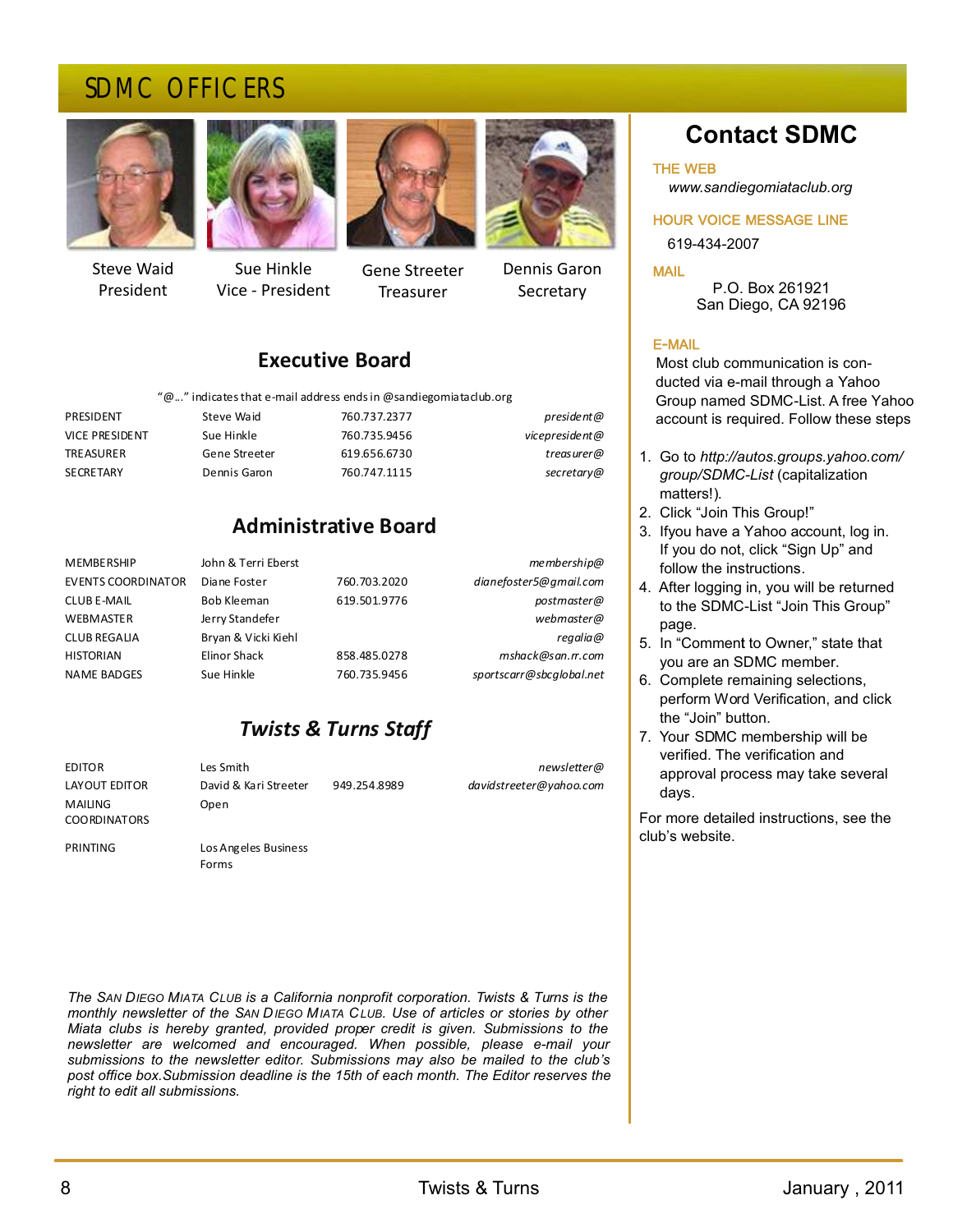### **Our Mission**

The purpose of the club is to promote the enjoyment of, and enthusiasm for, one of the world's most exciting sports cars—the Mazda Miata.

Owning and driving a Miata is one of life's great pleasures, and adding the company and camaraderie of like-minded enthusiasts only enhances the experience. Won't you join the fun as we enjoy the beauty of San Diego County from the seat of a very special little roadster?

#### **Let's have fun driving our Miatas!**

### **Monthly Meetings**

opportunity to meet your fellow club beverages while chatting with their members, ask questions, and share Miata friends. The informal meeting stories. **Meetings are held on the**  starts at 7 p.m. We guarantee you'll **fourth Thursday of each month,** have fun. **except in November and December when we meet on the third This month's meeting Thursday.**

We meet at the Boll Weevil restaurant, 9330 Clairemont Mesa Blvd., in San Diego (between I-15 and SR 163). To contact the restaurant, call 858-571-6225.

Many members arrive around 6.

*Twists & Turns Printed By:*

Our monthly meetings are a great p.m. to enjoy meals, snacks, or

**date:** 

**January 27th** 



Dues are \$35 per calendar year, for either an individual or a dual membership (two members in the same household). Members who join the club in the first half of the calendar year (January through June) pay \$35 for their first year; those who join in the second half of the year pay \$20 for the remainder of the year.

### **Badges**

Have you noticed those engraved plastic name badges that other members wear? Would you like to get one?

Badges are available in colors to match your car. The cost is \$10 each for badges with safety-pin closures, or \$11 each for badges with magnetic fasteners. Prices include shipping to your home.

Sue Hinkle handles the ordering. Badge request forms are available at the Regalia table at monthly meetings and on the club's web site. All orders must be prepaid.



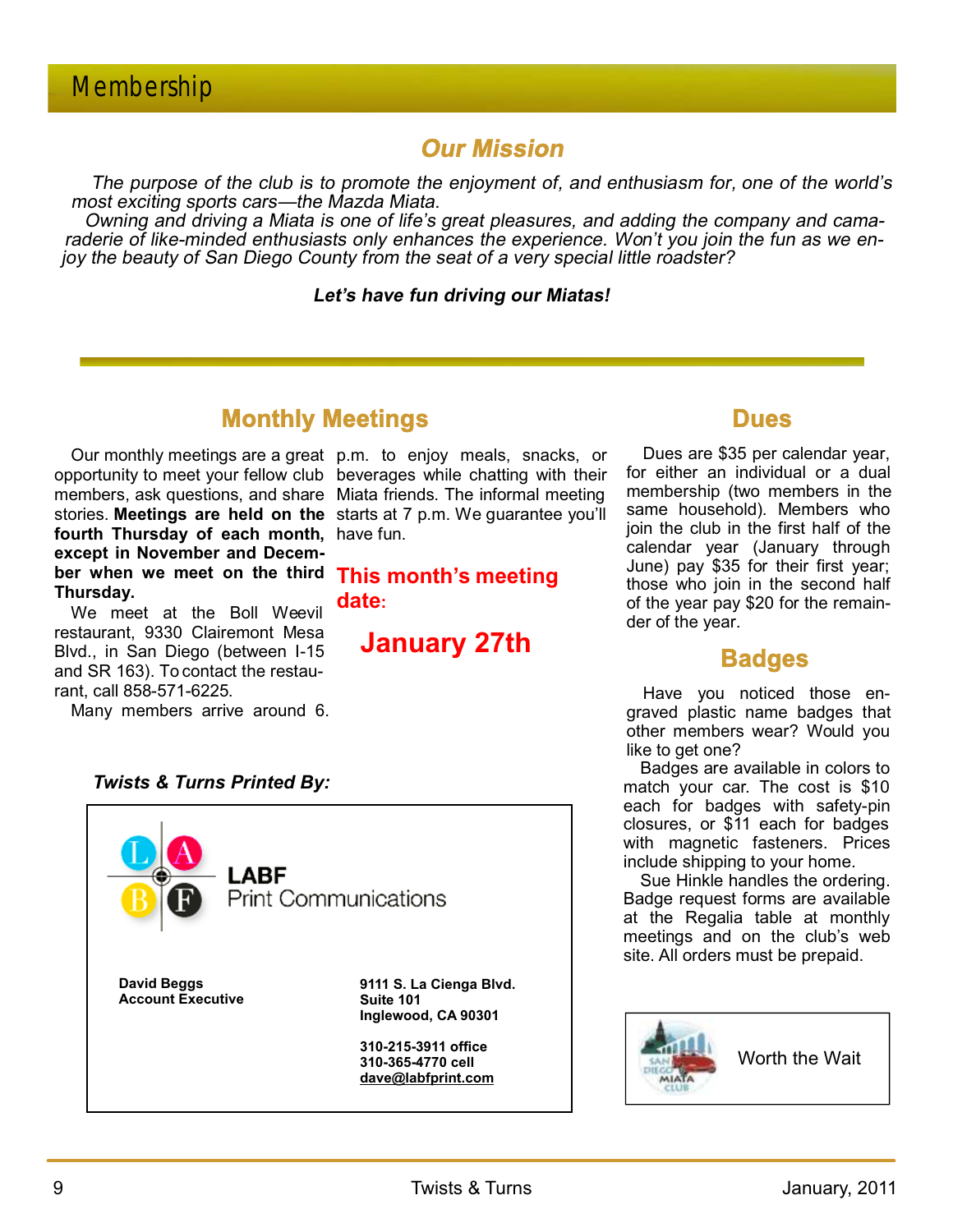# January Events



| Jan. 27th           | <b>SDMC Monthly</b>                 | Dinner @ 6PM       | <b>Bollweevil</b>                | <b>Steve Waid</b> |
|---------------------|-------------------------------------|--------------------|----------------------------------|-------------------|
|                     | <b>Meeting</b>                      | Meeting from 7-8PM | <b>Clairmont Mesa</b>            | swaid@cox.net     |
| Jan. 28th -<br>31st | 18th Annual SJVMC<br>Coastal Cruise | Fun Filled Days    | Denny's<br>Hwy. 99 & Jensen Ave. | <b>SJVMC</b>      |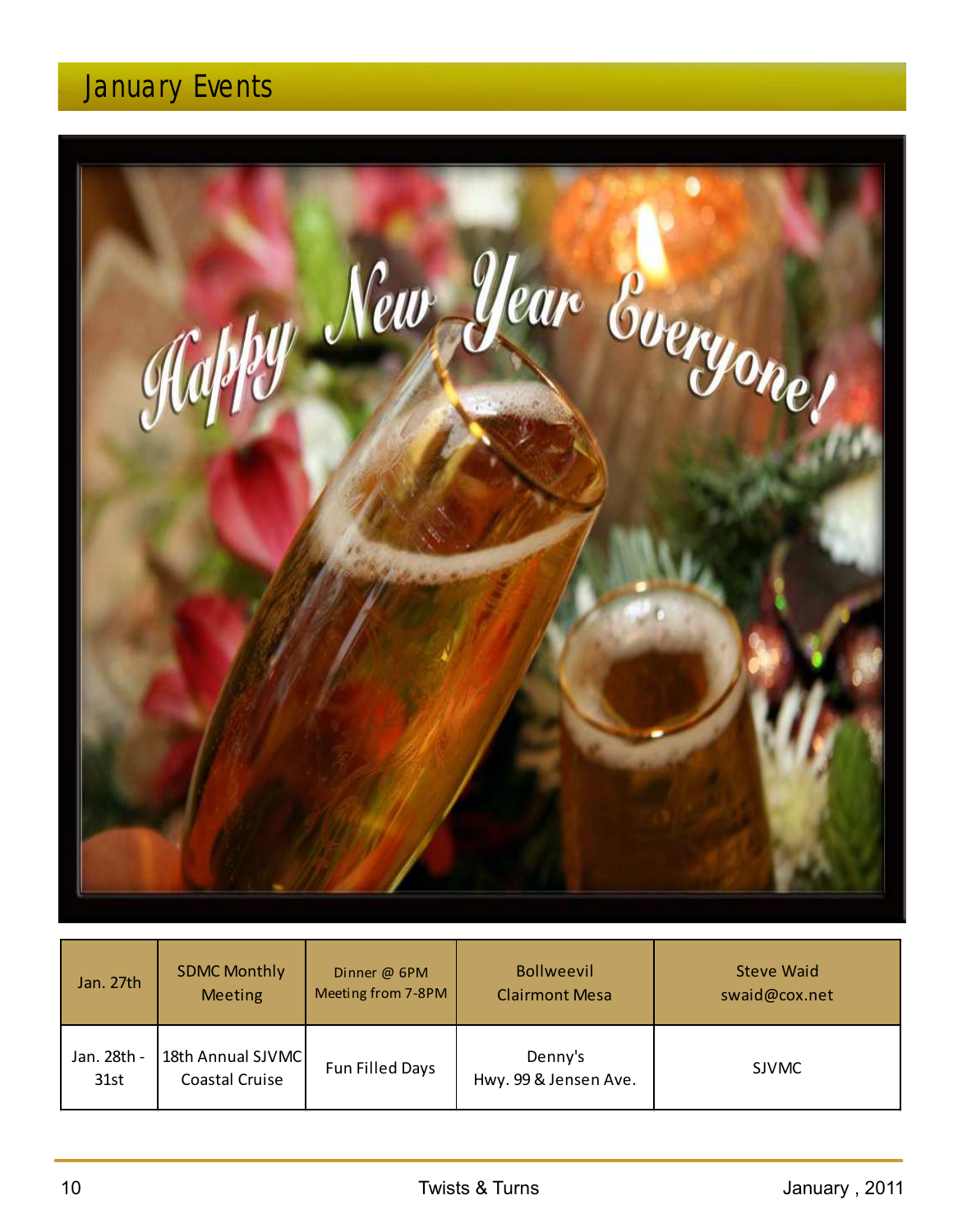# Member Discounts

*A any vendors offer discounts*<br> *to Miata Club members.*<br> *The club does not endorse*<br> *These vendors, but lists them as a these vendors, but lists them as a membership benefit. Some offers may require you to show a current SDMC membership card.*

*Businesses that wish to be listed must offer a discount from their normal retail prices to SDMC members. Listings ate limited to five lines (about 30-35 words). Contact newsletter@sandieg*omiataclub.org for additional information.

#### **Automotive Services**

**Allen's Wrench.** Mazda Master Technician. 1620 Grand Avenue, San Marcos. 760-744- 1192. Discount: 10% (except oil changes).

**American Battery**. Miata batteries & all other batteries. 525 West Washington, Escondido. 760-746-8010. Contact: Jeff Hartmayer. Discount: Fleet discount on all products.

**Dent Time:** fast reasonable paintless dent removal. 800-420-DENT (3368). They come to your door, provided quick and professional service.

**Express Tire**. Auto repair, tires. 12619 Poway Road, Poway. 858-748-6330. Manager: David Dolan. Discount: 10% on parts and labor, including tires.

**Good-Win Racing LLC**. Miata intakes, exhausts, shocks, springs, & goodies from Racing Beat, Moss, and more. *www.goodwin-racing.com*. 858-775-2810. Special club price on everything.

**Hawthorne Wholesale Tire**. Tires, wheels, brakes, and suspension. 877 Rancheros Dr., San Marcos. 760-746- 6980. Discount: 10%

**Kesler Customs**. Miata chassis braces, adjustable dead pedals, hide-away license plate brackets. Installation of aftermarket parts, fabrication, light welding. Ted Kesler, 619-421-8472. Special club prices.

**Knobmeister Quality Images**. 3595 Gray Circle, Elbert, CO 80106-9652. Joe Portas, *joe@knobmeister.com*. 303-730- 6060.

**Langka Corp**. Guaranteed paint chip and

and restoration products. 800-945-4532. *www.langka.com*. Discount: 30%.

**Larry Dennstedt's Auto Repair**. 4283 41st Street, San Diego. 619-284-4911. Discount: 10% on labor.

**Lutz Tire & Service**. Alignment specialist, tires. 2853 Market Street, San Diego. 619- 234-3535. Ask for Mike. Discount: 10% on parts (tires not included).

**Magnolia Auto Body**. Restorations, body work. 476 West Main Street, El Cajon. 619-562-7861. Ask for T.J. Discount: 10% on labor and parts.

**Pitstop Autoglass** Rock chip repairs free to SDCC Miata club members for club Miatas. Must show valid membership card. In-shop only. Non-Miatas save 25% off regular prices. 858-675-GLASS (4527)

**Porterfield Enterprises Ltd**. Brake pads, rotors. 1767 Placentia Ave., Costa Mesa. 949-548-4470. Discount: 15% on Porterfield & Hawk brake pads; \$10 off rotors; \$9.25 for Motul 600 brake fluid (1 pint).

**Smog Squad**. 3342 Rosecrans, San Diego. 619-223-8806. General Manager: Jose Munoz. Discount: \$10 on smog tests.

**Thompson Automotive**. Cool accessories for our cool cars; oil filter relocation kits, gauge kits, air horns, brakes, Voodoo knobs, & MORE. *www.thompson-automotive.com*. 949-366-0322. Discount: 10%

**Tri-City Paint**. Professional detailing, products, paint, airbrushes, car covers. West Miramar Area: 858-909-2100; Santee, Mission Gorge: 619-448-9140. Discount: Body shop pricing #CM6660.

**World Famous Car Wash**. Complete professional car care. Complete detail, hand wax, leather treatment, free shuttle service. 7215 Clairemont Mesa Blvd, San Diego. 858-495-9274. Discount: 10%

#### **Mazda Dealerships**

**Mazda of Escondido.** 760-737-3200. Discount: 20% on most parts; 15% on labor (not including smog certification). For purchase, ask for Barb and receive free SDMC membership for 1 year!

**Westcott Mazda**. National City. 619-474- 1591. Discount: 15% on parts or labor (except oil changes).

#### **Other Services**

**Coldwell Banker Real Estate**. David T. Bryan, Realtor. 619-334-4625. *davidbryan@coldwellbanker.com*. Free market analysis. No transaction fees for SDMC members or referrals!

**FIRST BRAND Inc**. Web/Logo Designs and Development We are currently offering a 10% discount off our promotional packages listed on www. FIRSTBRANDinc.com or you can call us at 951-672- 6677.

**Rosin & Associates.** Attorneys at law. Accidents, insurance issues, general civil law. No recovery, no fee. Anita Rosin, *anita.rosin@rosinlaw.com*. 619-543-9600.



**Buying or selling your Miata or Miata accessories?** You can do it for free on Miatamart—the Miata for Sale web site, run by SDMC member Rainer Mueller. Check it out at *www.miatamart.com*

**Cl . assified ad space is provided at no cost to SDMC members only. Ads must include first and last names, telephone number, and e-mail address, which must agree with current club roster. Send ads to davidstreeter@yahoo.com**

**Ads will run for four months unless canceled, and may be revised and resubmitted.**